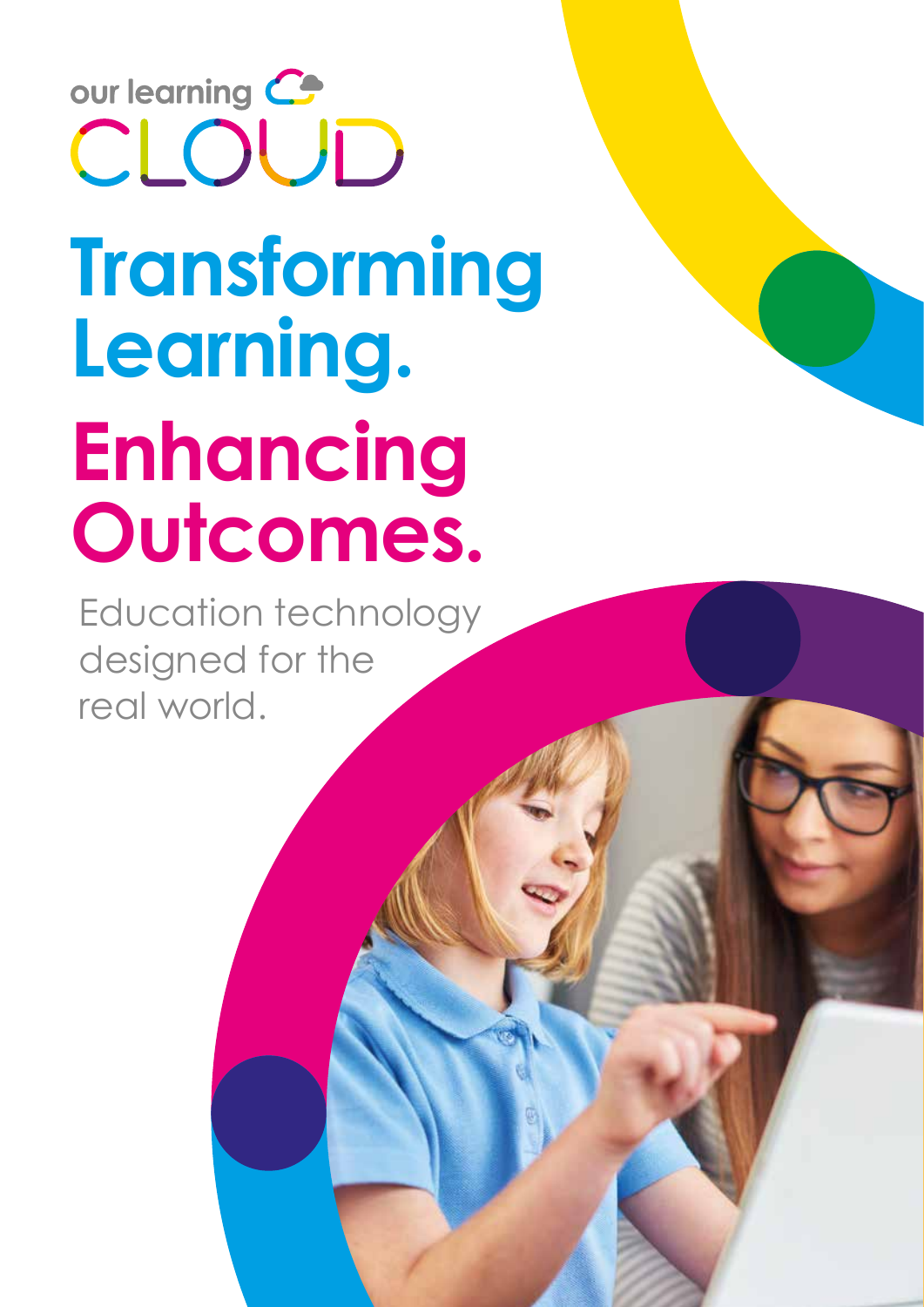# **Educators with a passion for technology.**

**Despite the huge investment in EdTech across the UK, the truth is that IT provision in many schools remains sub-standard. So we'd like to show you what 'good' looks like. We're Our Learning Cloud – or OLC for short. We're not a large multinational technology company. Instead, we're a commercial arm of Greenwood Academies Trust, so our experience and expertise comes from the 'inside'. We're educators first and foremost, with a deep understanding of our customers. We're trusted colleagues. And we're truly passionate about making a tangible difference to students and teachers.**

#### **Our core offer**

We'll work with you to embed a 21st century teaching and learning culture with collaboration and engagement at its heart, based on a single, shared, scalable cloud-based platform, that brings a whole world of EdTech software products together in one place, with single sign on (SSO).

At the outset, we'll support your executive team to write, deliver and embed a long term digital transformation strategy. Then we'll put in place a single, integrated

high availability technology system, with greater levels of harmonisation and redundancy, and intelligent security to reduce the risk of outage, security breaches or data loss.

When you're up and running with us, your staff and students will be able to access all their work from any web-enabled device, from any place, at any time of the day or night.

It's all supported by dedicated solutions architecture, system and security audits and third line staff to support your transformation, and backed by in-depth training from experts in Microsoft solutions. In fact, we're recognised by Microsoft for the high quality training we deliver.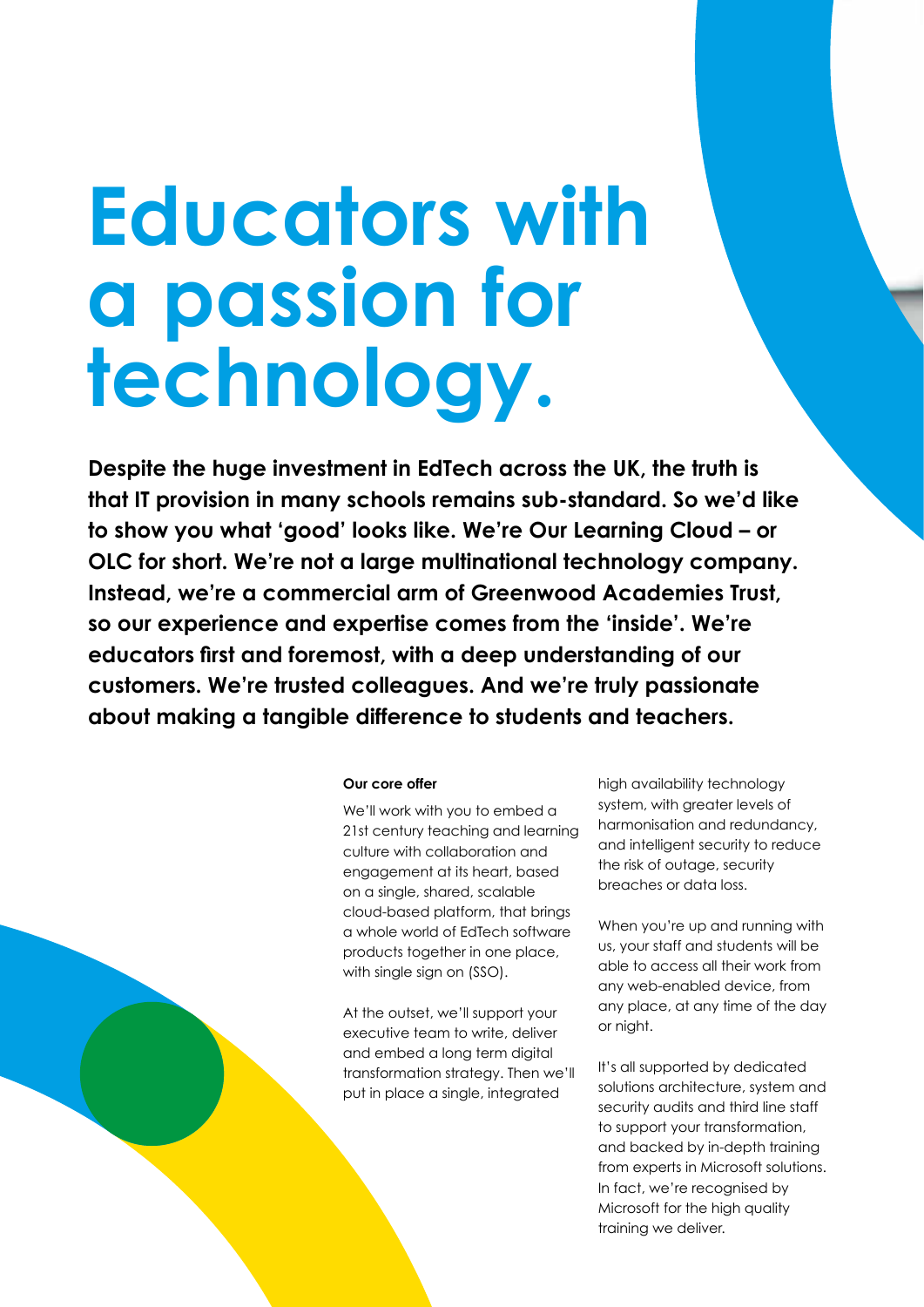

## **Why work with us?**

#### **Increase personalised learning**

Make a positive difference to student engagement – and find more innovative, varied and rich ways of delivering the curriculum. In our experience, students find our platform highly engaging - with a level of control in the classroom that they enjoy in life away from school - and use our tools to engage with their teachers both inside and outside of lessons.

### **Improve academic collaboration**

Enhance the ways in which students can collaborate and partner on tasks and projects. Students use our platform to work with their peers in the classroom and beyond.

#### **Drive efficiencies**

Focus more on the areas that make the greatest difference to your students by freeing up time, reducing the low-level admin burden, and improving work-life balance.

#### **Enhance inclusion and accessibility**

Work with OLC, and inclusion and accessibility come as standard. The tools in Outlook 365 and Windows 10 enable you to more effectively meet the needs of your entire student body.

#### **Reduce your total cost of ownership**

Empower your leadership team with greater visibility of and control over your IT costs.

#### **Train for tomorrow**

We're a Microsoft Global Training Partner, and all of our trainers are Microsoft Certified Educators, enabling you get the maximum benefit from your new IT system.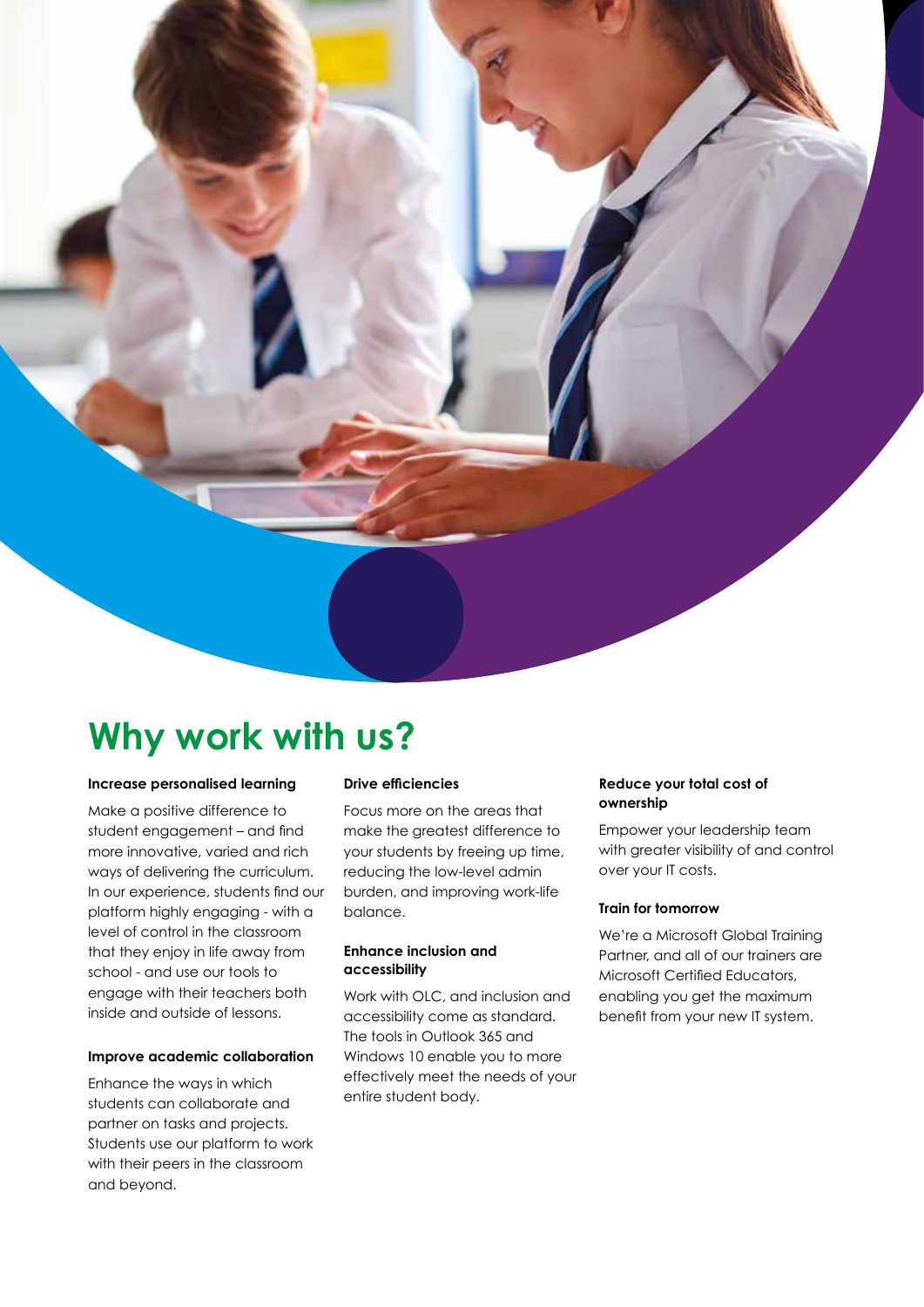# **Learning: Anywhere. Any time. Any device.**

### **Our Services.**

#### **Audit**

To determine if your current IT estate is fit for purpose, we'll visit your school or Academy and talk to your team in depth. We'll analyse your hardware and systems and assess how they're used to support student learning and staff working practices.

Then we'll confirm the reliability and scalability of your physical IT infrastructure (including cabling, network switching, wireless networks, internet and servers) in order to meet your current and future requirements, taking into account the scope of the programme of services we'll provide.

#### **Mobility and availability**

We'll confirm that your staff and students have ease of access to the resources they need on a device that's suitable for their level and role. We'll appraise the accessibility and quality of the service to students and staff, including an analysis of your VPN, adoption of cloud services, and use of SaaS.

#### **End user devices**

We'll check the suitability and availability of devices for staff and students – on and off your school site – to make the most effective use of your digital strategy. We'll check everything from staff and student devices to projection tools and interactive whiteboards, tablets and smartphones.

#### **Compliance and security**

We'll check your organisation's compliance with GDPR and Cyber Essentials Plus (as recommended by the ICO) and assess the risk of a possible data protection breach. The resulting report – which includes a check of your security and certification, licensing and backups – summarises all our findings and makes a set of strategic and tactical recommendations.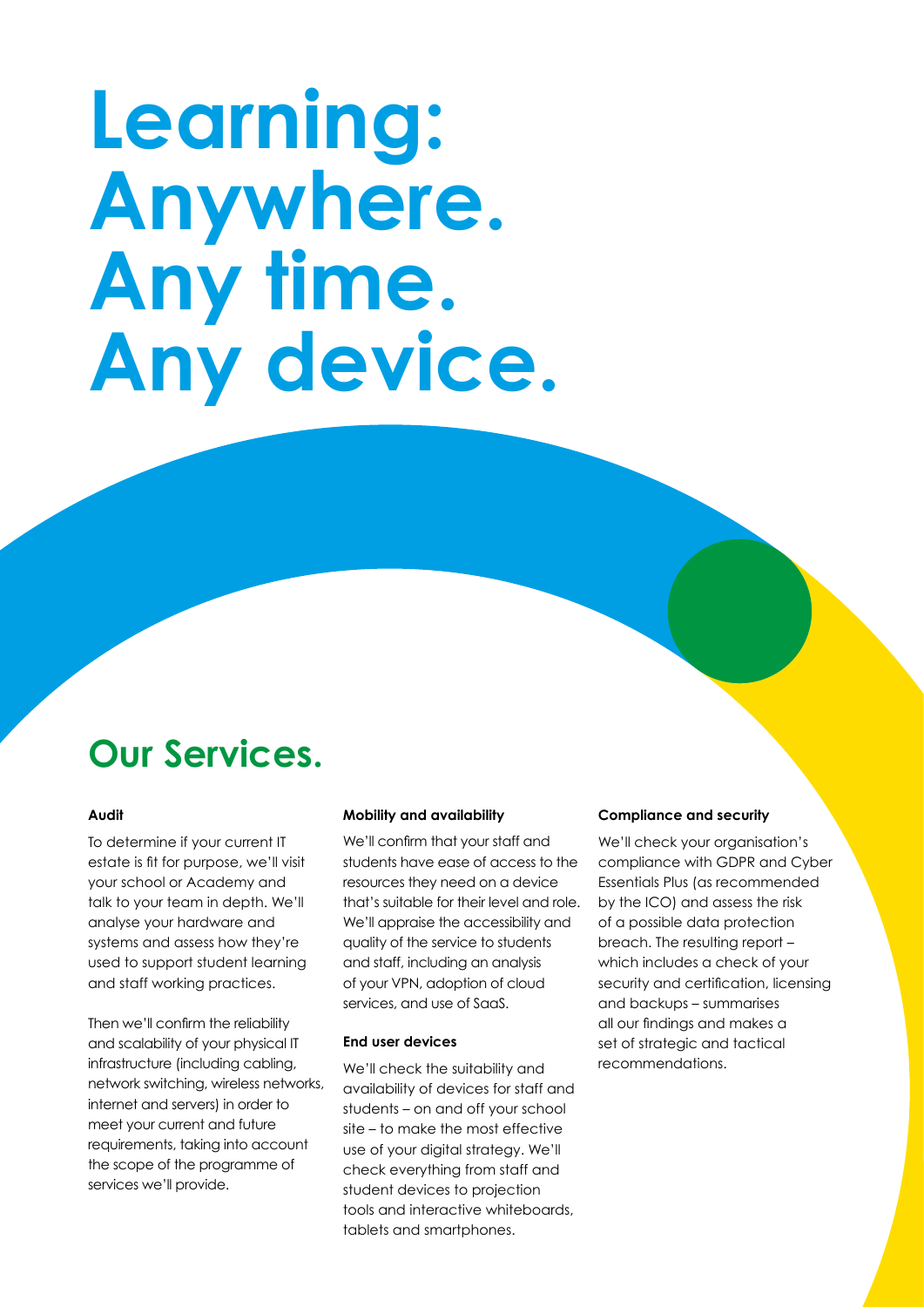#### **Core Cloud Service**

Our Core Cloud Service upgrades and migrates your school's IT functionality to fully Cloud-based storage and applications. This service includes tenancy management; Azure and Office 365 Management; data migration; education portal; MIS automation; back-ups and an agreed training plan.

#### **Cloud Plus**

Cloud Plus is a complete, integrated package of cloud-based EdTech services. Working together with you, we'll produce a full five-year digital strategy, including a plan for IT expenditure, to ensure that your technology estate is fully fit for purpose. We'll manage every aspect of your IT estate and work with you in line with strict Service Level Agreements.

#### **Cloud Plus includes:**

- **•** Service Desk support
- **•** Management of technicians and engineers
- **•** Project management
- **•** Change management
- **•** Software configuration management
- **•** Security and compliance
- **•** License management
- **•** Procurement
- **•** Telephony
- **•** Network infrastructure
- **•** Future research and design
- **•** Migration
- **•** On-going staff training
- **•** Data backup and restore
- **•** An agreed training package for each site.

#### **Training**

Over the past year alone we've trained 14,000 teachers from over 350 schools, academies and third sector organisations. So whether it comes to you on a standalone basis or as part of one of our packages, you can be confident that our training is truly world class. Not only are we a Microsoft Global Training Partner; our trainers are Microsoft Innovative Educator Experts and Microsoft Certified Educators. As former teachers, we use our skills, knowledge and experience to make sure that we meet the individual needs of your staff, no matter where they are on their own EdTech learning journey.

### **OLC Core Cloud and Cloud Plus Training**

#### **Before migration**

We work with your staff to explain what's going to happen, what they need to do to prepare, and then show them how the new system will look.

#### **During migration**

We conduct further training on the new tools that will be available, and ensure the personalised handover of staff devices.

#### **After migration**

We offer bespoke training, working with your school's SLT to map out all the key topics and content.

#### **Standalone training packages**

Working with your Senior Leaders, we can assemble comprehensive training plans to fit exactly what you need. From refresher courses on the basics to comprehensive training programmes across your Trust, as well as bespoke training pathways for key staff, we can design and build packages to plug your gaps and raise your skill levels.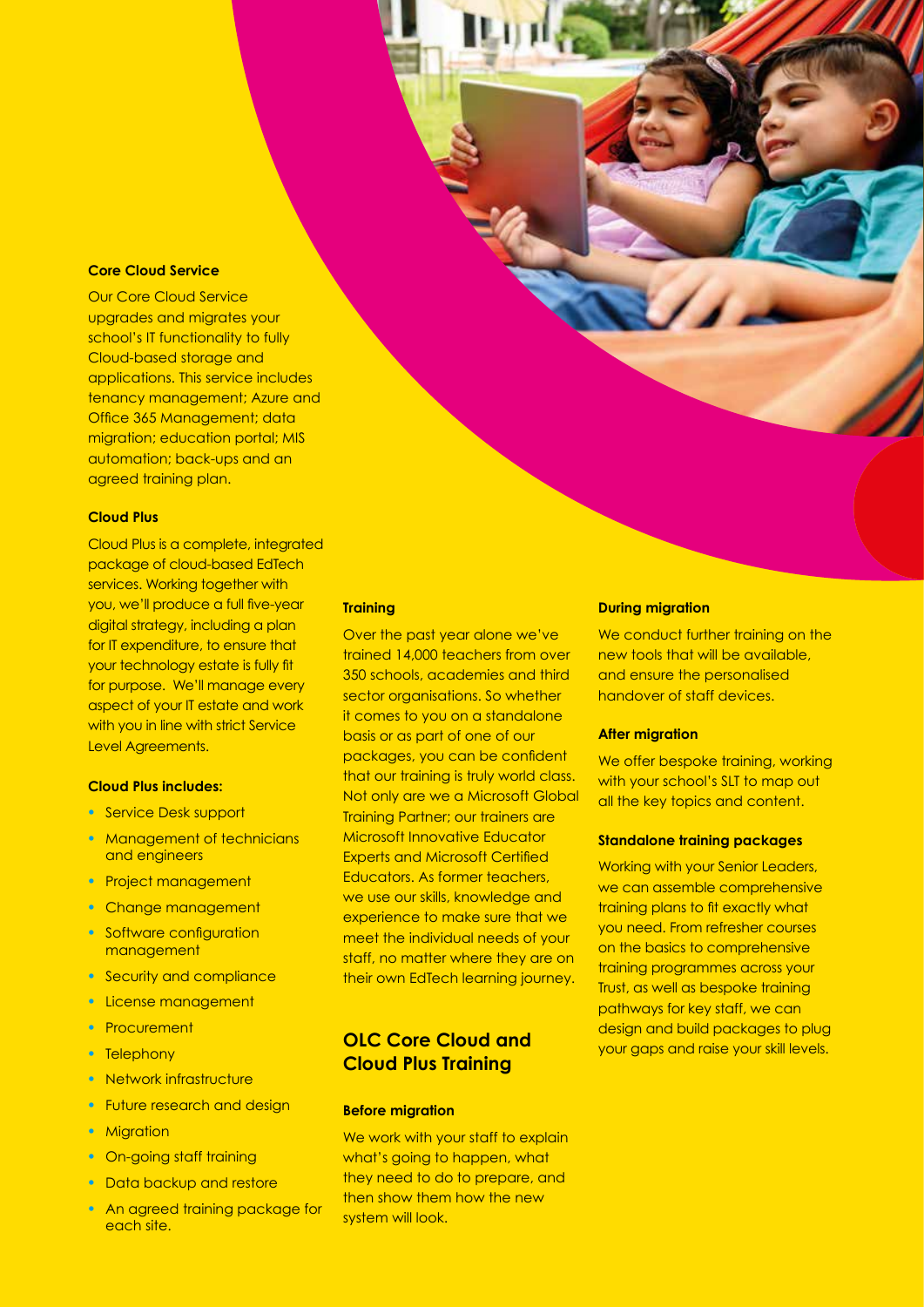# **Education. Education. Education.**

## **Our difference.**

**At OLC, we are educationalists with a passion for technology – not a technology company which sells to schools. We've flipped the traditional EdTech model, because we simply don't believe that the old way of delivering technology in schools is remotely good enough. We fundamentally believe in education supported by technology, rather than the other way around. So we start by approaching everything from a teaching and learning perspective.**

#### **Transformational technology. Designed for schools.**

Bring OLC on to your team and we guarantee to help you save money at the same time as delivering higher standard IT. But we believe there's more to EdTech than cutting costs. We believe in technology that improves learning. Technology that just works, all of the time. And a teaching and learning environment where reliability breeds frequent use – and where there's no need for anyone to be fearful of technology.

#### **A track record of success**

OLC started life by migrating all 36 schools in the Greenwood Academies Trust – on time and within budget – enabling over £1.5m in savings over the past five years.

Since then, we've secured contracts with over 20 multiacademy trusts, providing technical services and training support. And today, we deliver a full cloudpowered solution to over 32,500 users in the 3-19 education space.

#### **Credentials and accreditations**

Today, we are one of a small number of Microsoft Global Training Partners in the UK and we are a Microsoft's Regional Delivery Partner (RDP) of choice for the northern region. We are also an accredited Microsoft Cloud Solution Provider and are on the Crown Commercial Services G-Cloud 12 and Digital Outcomes and Specialists 5 frameworks.

Each and every member of our team has worked in schools or with schools for many years, giving us a unique perspective of the challenges you face. All our trainers are former teachers, able to adapt training to meet the needs of staff wherever they are in their tech learning journey. Meanwhile, our partners all have long track records of successful project delivery.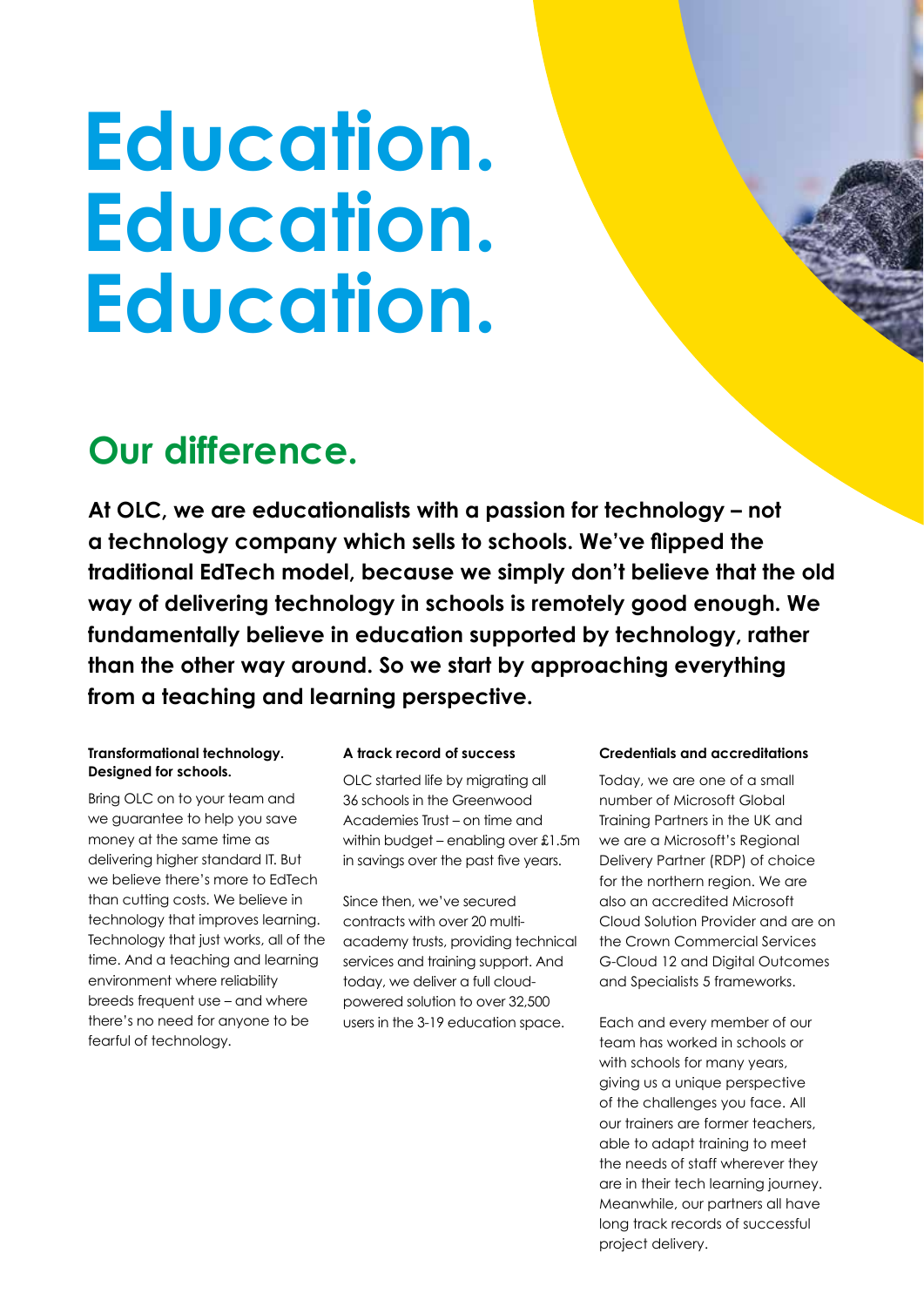## **Working in partnership with you**

At OLC, we take a partnership approach from the outset, with delivery very much 'in your shoes' over a 16-week end-to-end process, during which you'll be supported all the way.

Working with a proactive and collaborative mindset, we'll meet and train your staff on multiple occasions, building change management into the programme plan. Above all, we believe that strong, enduring relationships with your teaching staff, SLTs, Trust Executive and Trustees are critical to the success of any major EdTech project. And that's exactly what we work to deliver.